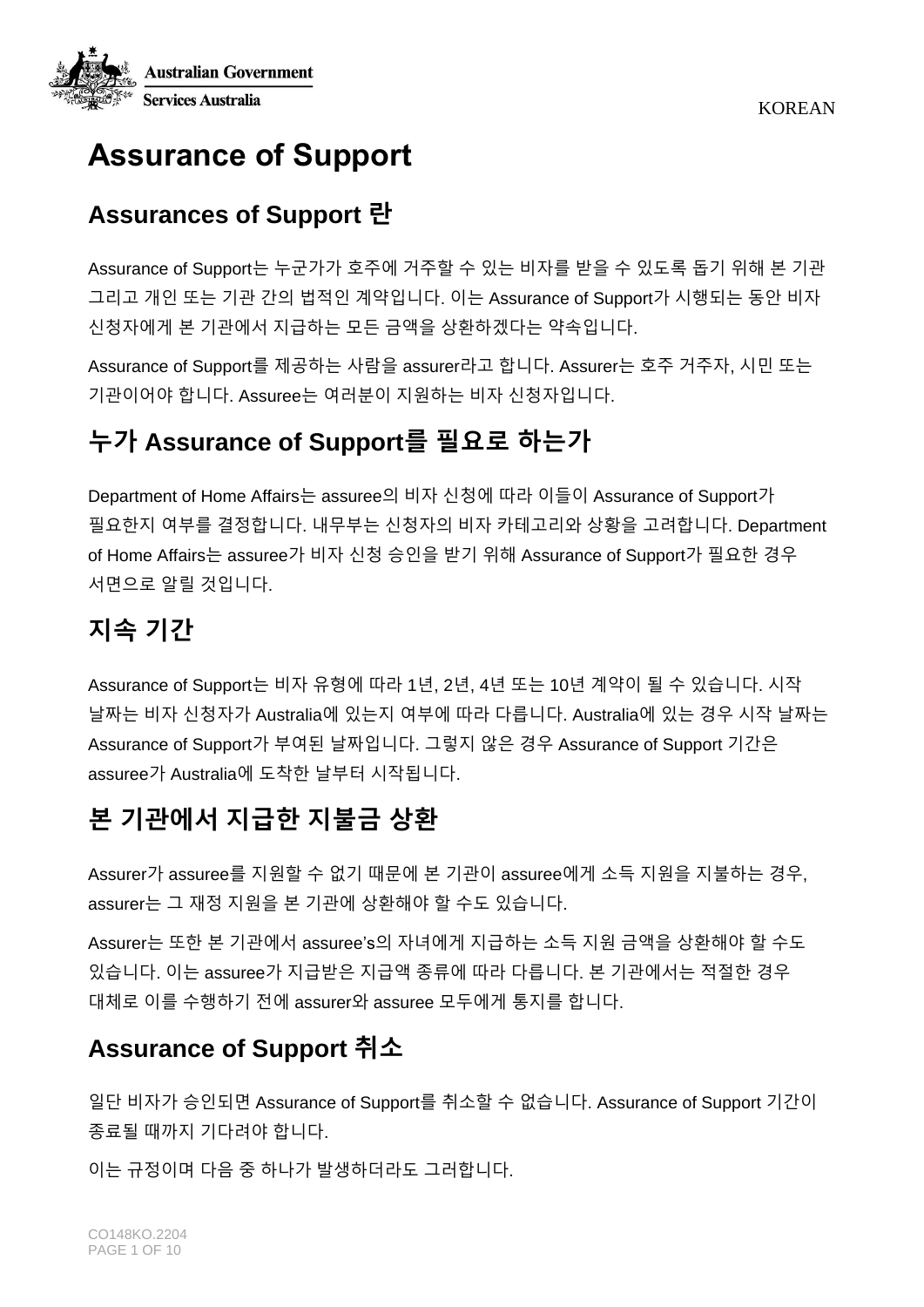- 해당 assuree가 호주 시민이 됨
- 이들과 여러분의 관계가 해제됨
- 여러분이 재정적인 어려움을 겪고 있음.

계약이 취소될 수 있는 상황은 매우 제한적입니다. 본 기관은 이를 상황에 따라 평가합니다.

# **Assurer의 유형**

#### **1인 assurer**

Australia에 입국하는 사람의 개별적인 assurer가 되려면 다음을 충족해야 합니다.

- 현재 및 이전 회계 연도에 대한 소득 테스트 통과
- 호주 거주자 또는 시민권자
- 18세 이상
- Assuree를 재정적으로 지원할 수 있음
- 본 기관에 신원 증명을 제공함
- 본 기관에서 은행 보증을 요청하면 제공함.

여러분이 assurer가 되기에 충분한 소득이 있는지 판단하기 위해 이전 회계연도에 대한 여러분의 Australian Taxation Office (ATO)를 본 기관에 보여주길 요청합니다. 이는 ATO가 여러분의 세금 환급 신청서를 평가한 후 여러분에게 제공하는 통지서입니다.

지난 회계 연도의 평가 통지서가 없는 경우 그 이전 연도의 평가 통지서를 수락할 수 있습니다. 그러나 여러분은 현재 회계 연도를 위한 소득 증명서도 본 기관에 제출해야 합니다. 여러분의 세금 환급 신청서를 소득 증명 자료로 받아들일 수는 없습니다.

자영업자인 경우 현재 회계 연도에 대한 손익 계산서를 본 기관에 제공해야 합니다.

### **2인 이상 assurer**

Assurer가 될 정도의 충분한 소득이 없을 경우 최대 2명의 다른 사람과 함께 공동 assurer를 신청할 수 있습니다.

모든 assurers가 신청해야 하며 동일한 접수 방법을 사용해야 합니다. 온라인으로 지원하는 경우 첫 번째 지원자와 동일한 지원 식별 번호를 사용해야 합니다.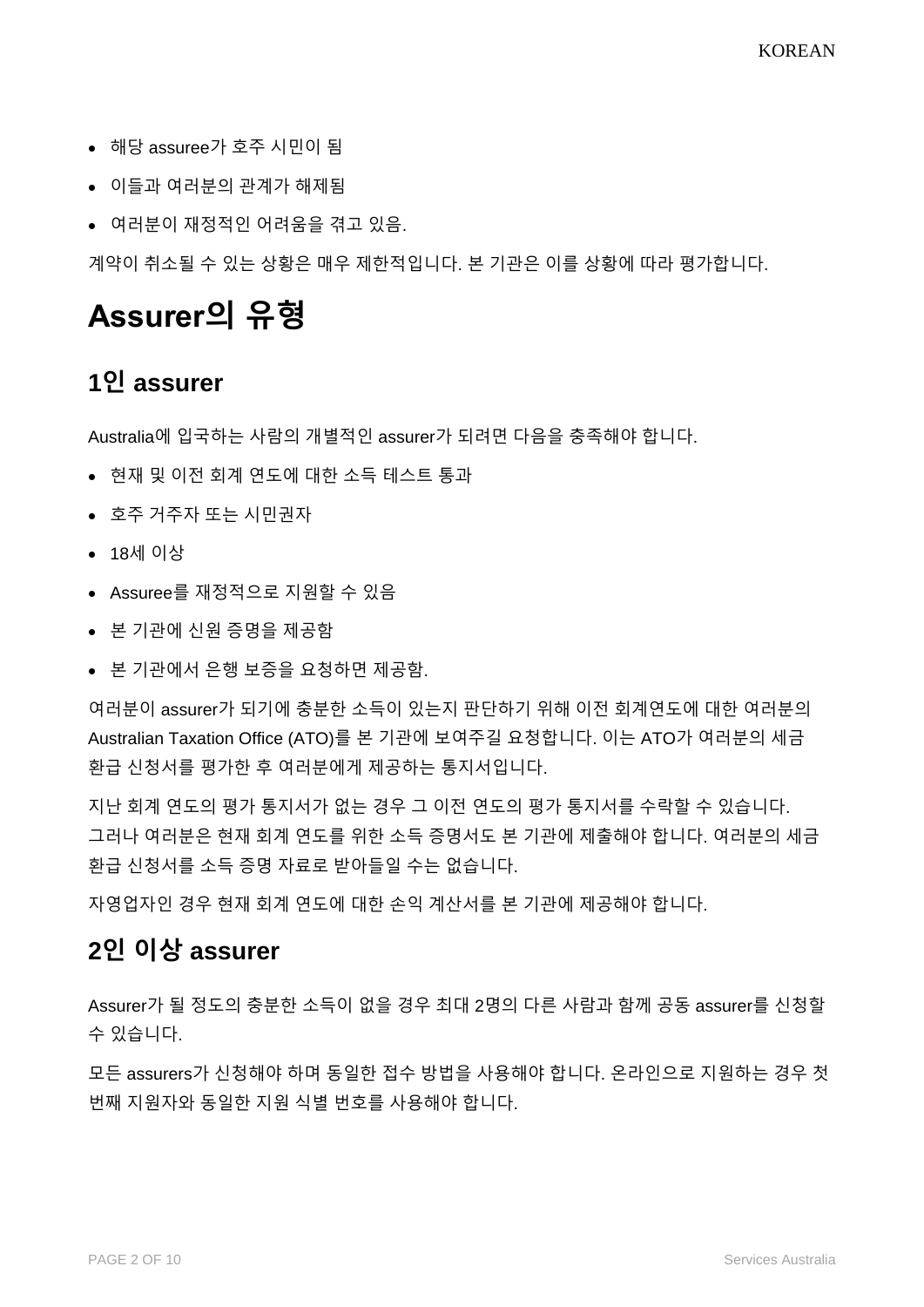종이 양식으로 신청하는 경우 각 신청서에 assurees 이름이 있는지 확인하고 공동 assurers의 모든 세부 정보가 제공되었는지 확인합니다. 모든 assurees 이름은 각 공동 assurer 신청서에서 일치해야 합니다.

본 기관에서 모든 신청서를 받을 때까지 공동 보증 신청서 처리를 시작할 수 없습니다. 공동 assurers와의 인터뷰는 함께 또는 개별적으로 수행할 수 있습니다.

#### **기관 assurers**

기관이 assurer가 되려면 다음을 모두 충족해야 합니다.

- 호주 주소를 보유한 실재 법인 또는 비법인 기관
- Assurance of Support가 적용될 사람 또는 사람들을 지원할 재정적 능력이 있음을 증명할 수 있음.

다음 두 가지에 대한 증거가 필요합니다.

- Australian Business Register 등록
- 해당 기관의 최근 거래 내역으로 2년간 표시된 소득, 세금 환급 신청서 또는 등록된 회계사의 서신.

# **Assurer 자격 신청하기**

개인 및 공동 assurers는 myGov를 통해 Centrelink 온라인 계정을 사용하여 온라인으로 혹은 종이 양식을 작성하여 신청할 수 있습니다.

기관은 온라인으로 신청할 수 없습니다. 기관은 본 기관 웹사이트에서 다음 양식 중 하나를 다운로드하여 작성해야 합니다.

• 비자 신청자의 인도적 지원을 위한 Community Support Program 양식 (SU714)

또는

• 기타 모든 신청을 위한 Assurance of Support 양식 (SU594).

#### **신청 절차**

본 기관에서 신청서를 받은 후 다음 사항에 대해 논의하기 위해 여러분을 인터뷰합니다.

- Assurer로서 해야 할 일
- 재정 및 법적 의무를 충족할 수 있는 지 여부.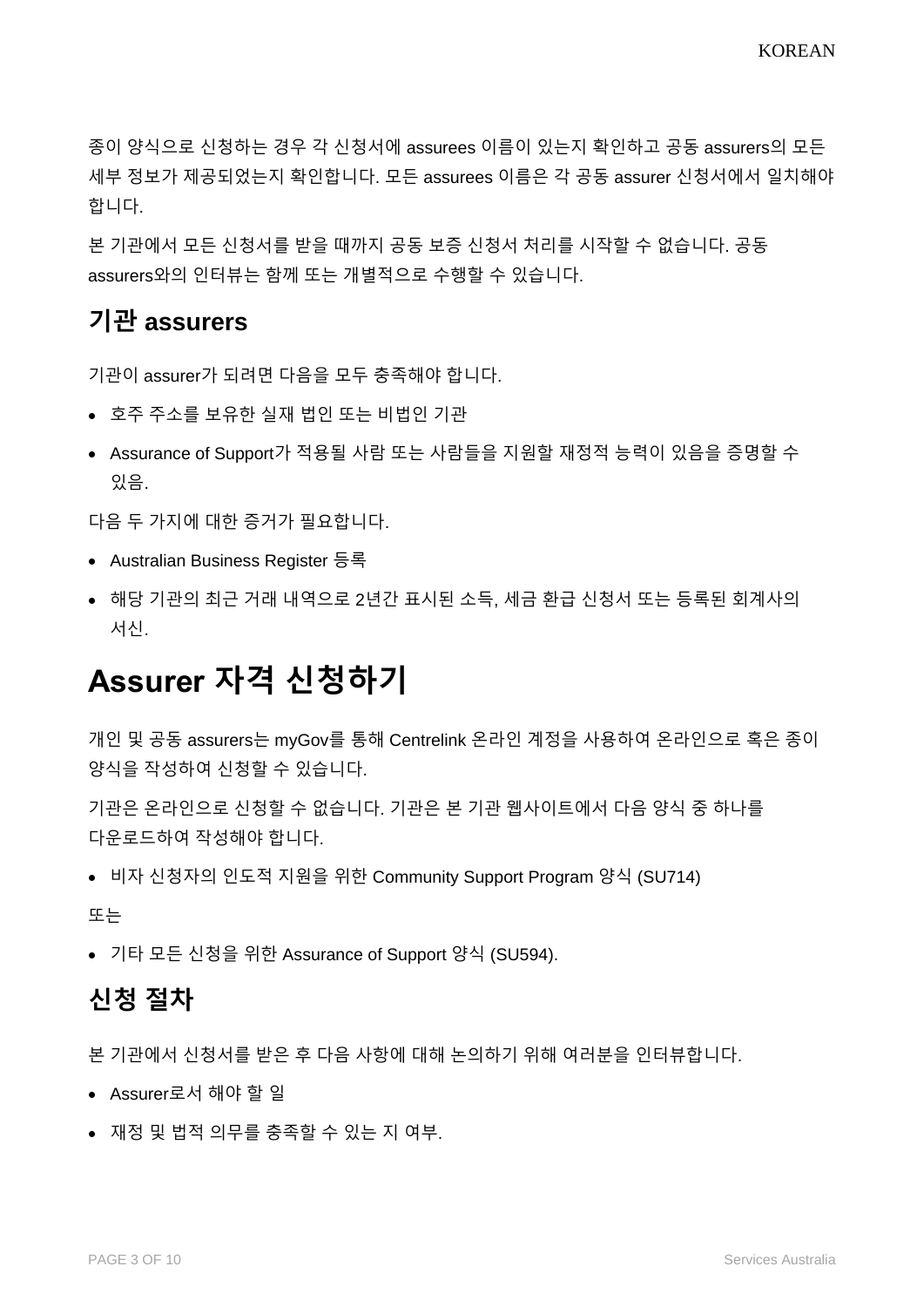# **은행 보증 및 정기 예치**

Assurer로서 여러분은 Commonwealth Bank of Australia를 통해 은행 [보증을](https://www.servicesaustralia.gov.au/bank-guarantee-for-assurance-support?context=22051) 본 기관에 제공해야 할 수도 있습니다. 이는 여러분의 assuree가 본 기관으로부터 지급금을 받을 경우 여러분이 본 기관에 상환할 수 있도록 하기 위한 것입니다.

금액은 assuree가 신청한 비자 유형에 따라 다릅니다.

### **은행 보증 설정**

대부분의 경우, 본 기관에서는 여러분에게 서신을 통해 정기 예금을 개설하고 은행 보증을 마련하도록 요청합니다.

본 기관의 서신에서 아래 사항을 여러분에게 알려드릴 것입니다.

- 은행 보증 기간
- 은행 보증을 위해 예치할 액수
- Assurance of Support가 적용되는 사람들의 이름
- 여러분이 은행 보증을 완료해야 하는 때
- 서류 제출 마감일.

### **정기예금 개설**

모든 Commonwealth Bank of Australia 지점에서 정기 예금을 개설할 수 있습니다. 정기 예금은 반드시 assurer의 이름으로만 하거나 공동 보증이 있는 경우에는 모든 assurer의 이름으로 해야 합니다. Assurer가 기관인 경우 정기 예금 이름은 기관의 이름이어야 합니다.

정기 예금을 개설한 후에는 Commonwealth Bank of Australia에서 여러분에게 다음 두 가지를 모두 발행합니다.

- 은행 보증서
- 여러분의 계정 확인 명세서.

이 문서들을 여러분의 Centrelink 온라인 계정에 업로드해야 합니다. 또한 여러분이 은행 보증을 완료하도록 요청하는 본 기관의 서신 사본을 포함해야 합니다.

본 기관에서 그 서류를 받으면 신청 결과를 알려드립니다.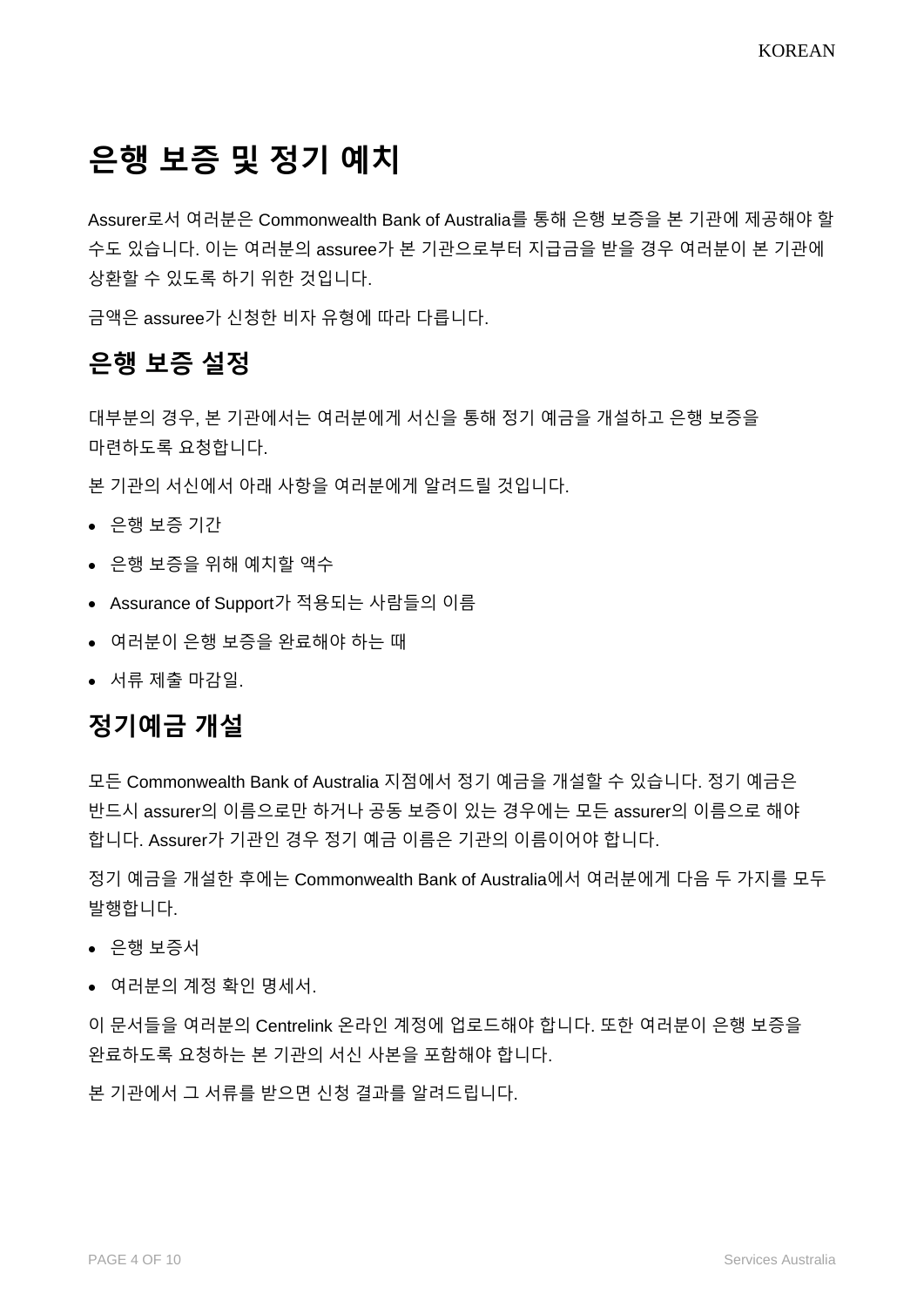## **은행 보증 해제**

Assurance of Support 기간이 종료될 때까지 본 기관에서 그 은행 보증을 해제할 수 없습니다.

해당 기간이 끝나면 본 기관에서 여러분과 은행에 서신을 보낼 것입니다. Assuree가 본 기관으로부터 어떠한 지불도 받지 않은 한, 서신은 다음과 같이 조언합니다.

- 은행 보증이 취소되었습니다
- 은행은 assurer에게 자금을 풀 수 있습니다.

여러분이 이 서신을 받으면 Commonwealth Bank of Australia에 연락하여 자금을 풀도록 해야 합니다. Assurer는 은행에 연락한 날로부터 31일 후에 자금을 사용할 수 있습니다.

Commonwealth Bank of Australia는 은행 보증을 정기 예금이라고 할 수 있습니다. Assurance of Support 만료일은 정기 예금 종료일과 동일하지 않습니다. 여러분의 정기 예금이 만료되었다는 통보를 받지만 Assurance of Support가 종료되지 않은 경우 만료일까지 해당 자금을 해당 계정에 예치해 두어야 합니다.

이자가 발생하면 Commonwealth Bank of Australia에 연락하여 그 금액을 다른 계좌로 이체하도록 할 수 있습니다.

## **더 자세한 정보**

- Centrelink 수당 및 서비스에 대해 한국어로 저희와 대화하길 원하시면 **131 202**로 전화하세요
- 한국어로 정보를 읽고 경청하고 시청할 수 있는 사이트 **[servicesaustralia.gov.au/yourlanguage](http://humanservices.gov.au/yourlanguage)** 를 방문하세요
- 영어로 더 자세한 정보를 원하시면 **servicesaustralia.gov.au/assurance**를 방문하세요
- Medicare는 **132 011**, Child Support는 **131 272**로 전화하세요. 통역이 필요한 경우 알려주시면 무료로 통역사를 주선해 드립니다
- 서비스 센터를 방문하세요.

Australia의 어디서든 유선 전화를 사용하여 '13'으로 시작하는 번호에 전화를 하면 고정 요금이 부과됩니다. 이 가격은 시내 통화료부터 가격이 다를 수도 있으며 또한 전화 서비스업체에 따라 다를 수도 있습니다. 유선 전화로 '1800'으로 거는 전화는 무료입니다. 공중전화와 휴대전화를 사용하면 더 비싼 가격이 부과될 수도 있습니다.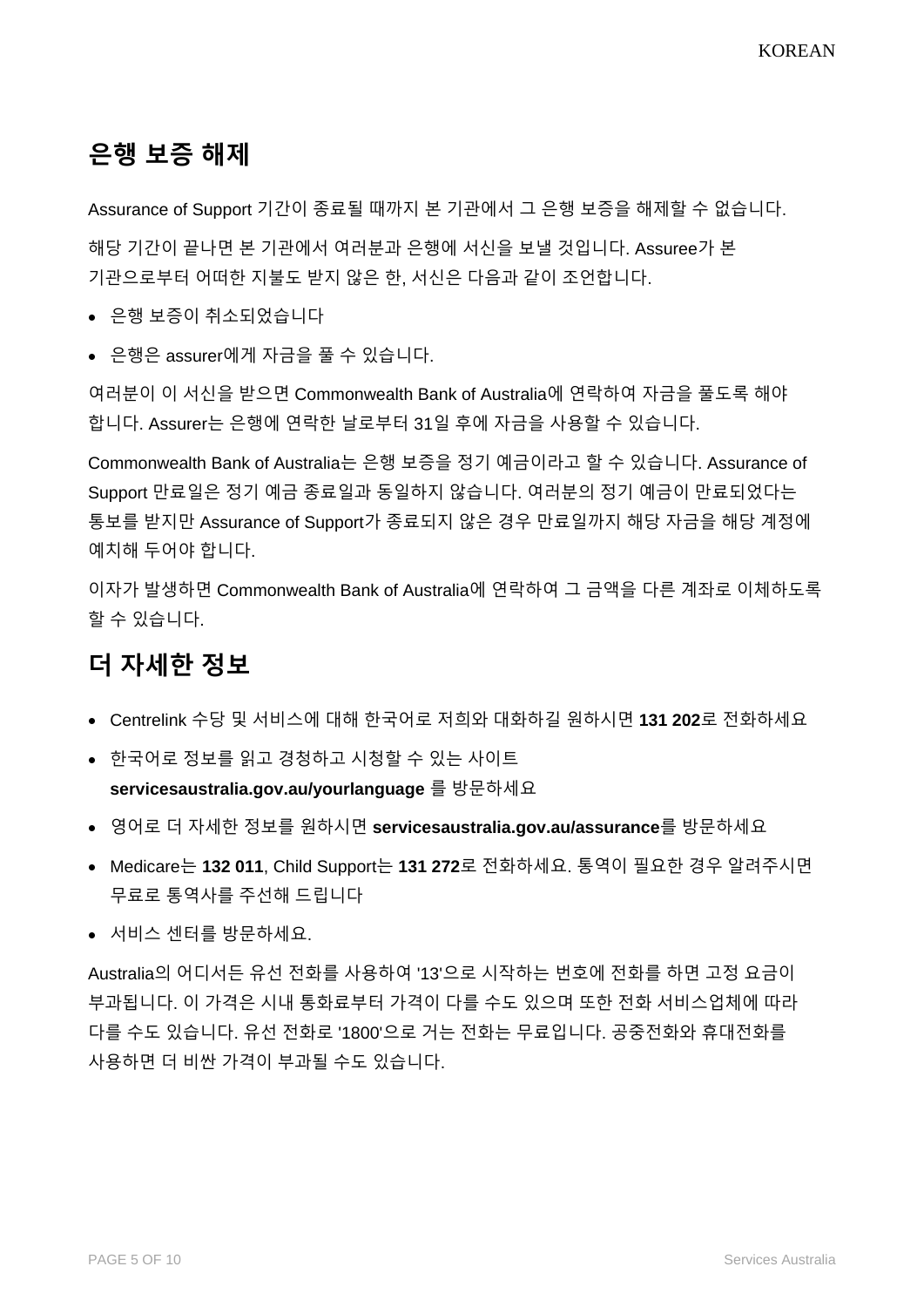## **책임면제**

이 발행물에 포함된 정보는 수당 및 서비스에 대한 안내용일 뿐입니다. 수당을 청구할 지 여부와 여러분의 특정 상황에 따라 신청을 할 지 여부에 대한 결정은 여러분의 책임입니다.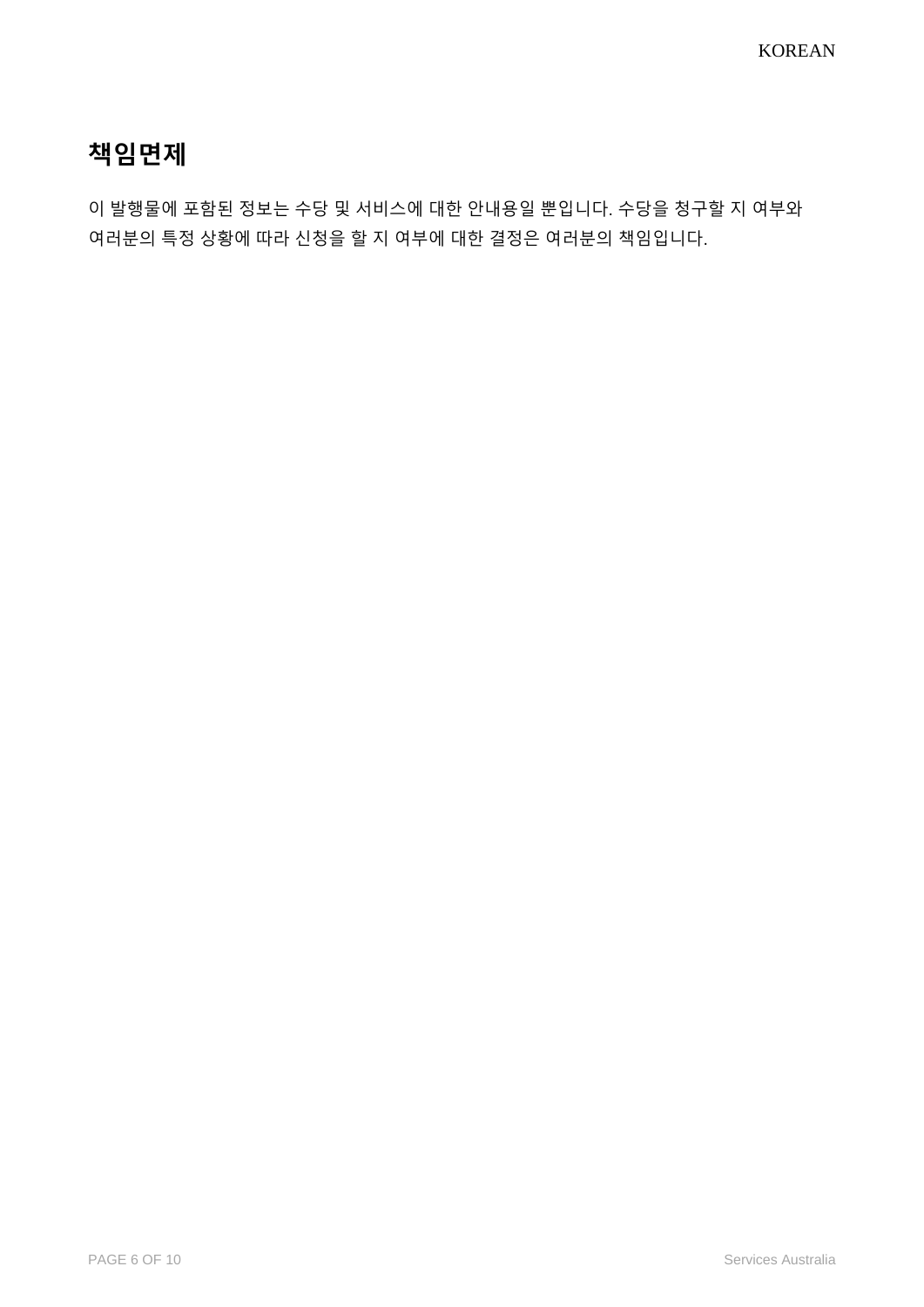

# **Assurance of Support**

### **What is Assurances of Support**

An Assurance of Support is a legal agreement between us and a person or organisation to help someone get a visa to live in Australia. It is a promise to pay back any payments we give a visa applicant, while the Assurance of Support is in place.

If you give an Assurance of Support, you are called the assurer. An assurer must be an Australian resident, citizen or organisation. The assuree is the visa applicant you support.

### **Who needs Assurance of Support**

The Department of Home Affairs decides whether the assuree needs Assurance of Support based on their visa application. They consider the applicant's visa category and circumstances. The Department of Home Affairs will tell the assuree in writing if they need an Assurance of Support to get their visa application approved.

### **How long it lasts**

Assurance of Support can be an agreement for 1, 2, 4 or 10 years, depending on the type of visa. The start date will depend on if the visa applicant is in Australia. If they are in Australia, the start date will be the date their Assurance of Support is granted. If not, the Assurance of Support period will start from the date the assuree arrives in Australia.

### **Paying back payments from us**

If we pay income support to an assuree because their assurer cannot support them, the assurer may have to pay us back that financial support.

They may also have to pay back income support payments we give to the assuree's children. This depends on what payment the assuree has been paid. We usually speak to both the assurer and assuree before doing this, if appropriate.

## **Cancelling an Assurance of Support**

Assurance of Support cannot be cancelled once the visa is granted. You need to wait until the Assurance of Support period ends.

This is the rule, even if any of the following occurs:

- your assuree becomes an Australian citizen
- your relationship with them breaks down
- you are in financial hardship.

There are very limited circumstances where an agreement can be cancelled. We assess it depending on the circumstances.

# **Types of assurer**

#### **One person as an assurer**

If you want to be an individual assurer for someone entering Australia, you must meet the following: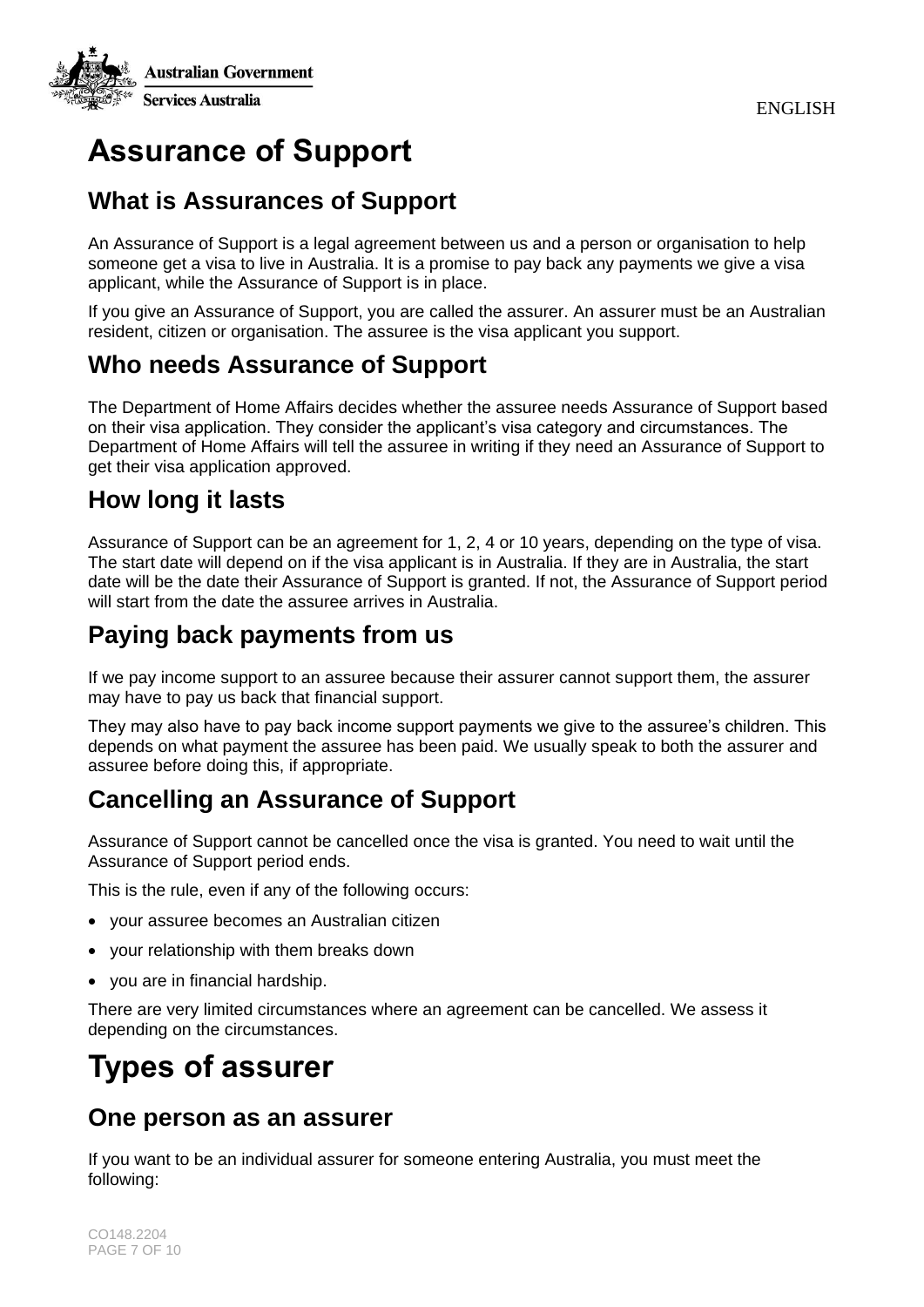- pass the income test for the current and previous financial years
- be an Australian resident or citizen
- be 18 or older
- be able to financially support the assuree
- provide us with proof of identity
- get a bank guarantee if we ask for one.

We ask to see your notice of assessment from the Australian Taxation Office (ATO) for the previous financial year, to decide if you have enough income to be an assurer. This is the notice the ATO gives you after they assess your tax return.

If you do not have your notice of assessment from the previous financial year, we can accept your notice of assessment for the year before that. But, you also need to give us proof of your income for the current financial year. We cannot accept your tax return as proof of income.

If you are self-employed, you must give us a profit and loss statement for the current financial year.

#### **More than one person as an assurer**

If you do not have enough income to be an assurer, you can apply to be a joint assurer with up to 2 other people.

All assurers must apply and must use the same lodgement method. If applying online, you must all use the same application identification number as the first applicant.

If applying by paper form, make sure the assurees names are on each application and all details of your joint assurers are given. All assurees names must match in each joint assurer application.

We cannot start processing joint assurance applications until we have received all the applications. Interviews with joint assurers can be done together or separately.

#### **Organisations as assurers**

For an organisation to be an assurer, it must be all of the following:

- a genuine incorporated or unincorporated organisation with an Australian address
- able to prove it has the financial capacity to support the person or people the Assurance of Support will cover.

We need proof of both of the following:

- Australian Business Register registration
- income shown by 2 years of recent trading history for the organisation, a tax return or letter from a registered accountant.

# **Applying to be an assurer**

Individual and joint assurers can apply online using their Centrelink online account through myGov or by completing a paper form.

Organisations cannot apply online. They must download and complete one of these forms from our website:

• Community Support Program form (SU714) for humanitarian support of a visa applicant

or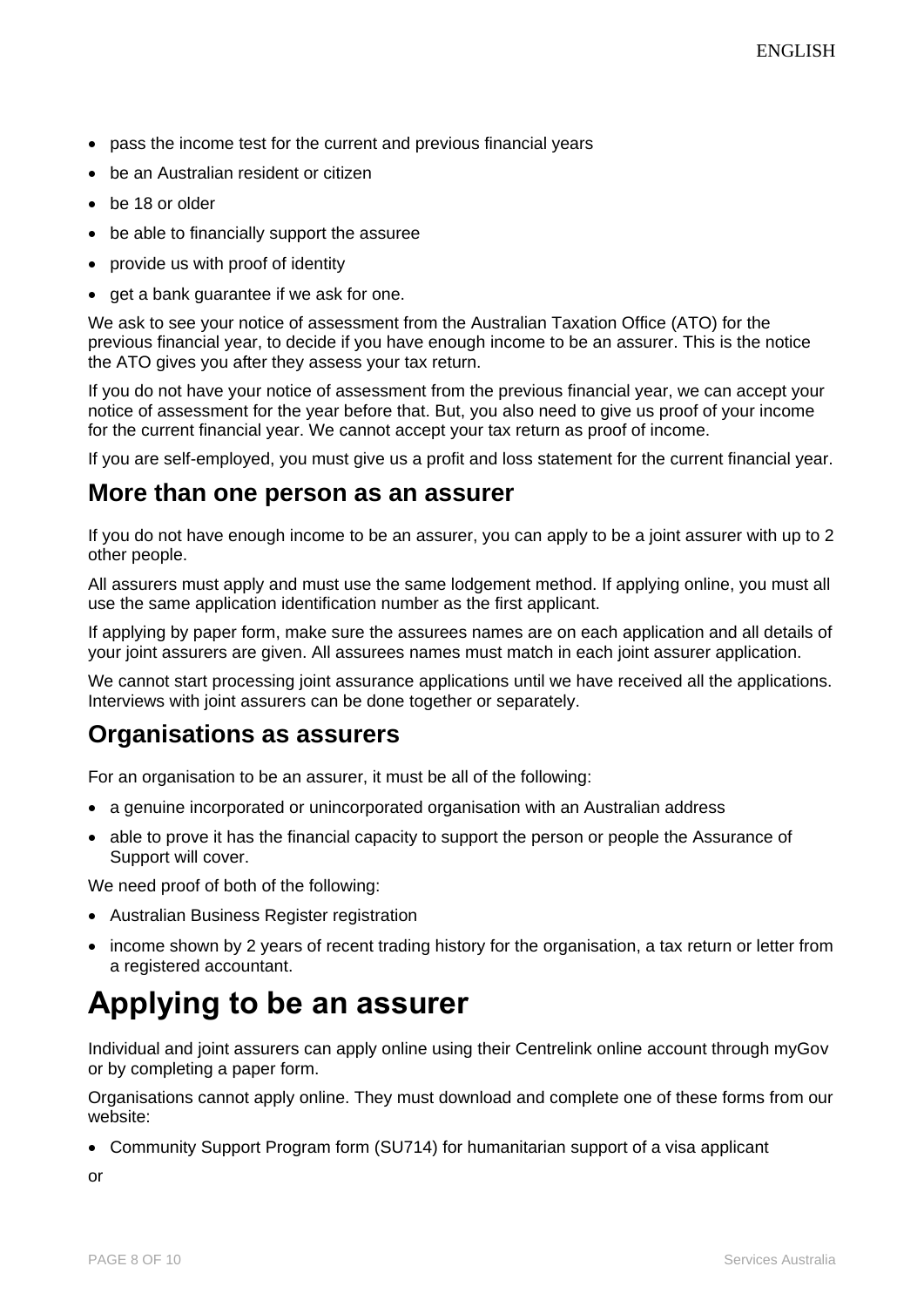• Assurance of Support form (SU594) for all other applications.

### **The application process**

After we get your application, we interview you to discuss:

- what you need to do as an assurer
- if you can meet financial and legal obligations.

# **Bank guarantees and term deposits**

As an assurer, you may need to give us a [bank guarantee](https://www.servicesaustralia.gov.au/bank-guarantee-for-assurance-support?context=22051) through the Commonwealth Bank of Australia. This is to make sure you can pay us back if your assuree gets a payment from us.

The amount depends on the type of visa the assuree has applied for.

#### **Setting up a bank guarantee**

In most cases, we write to you and ask you to open a term deposit and arrange a bank guarantee.

Our letter will let you know:

- how long the bank guarantee is for
- how much money you must deposit for the bank guarantee
- names of the people the Assurance of Support covers
- when you must complete the bank guarantee
- the deadline date to submit documents.

### **Opening a term deposit**

You can open a term deposit at any Commonwealth Bank of Australia branch. The term deposit must be in the assurer's name only or in all assurers' names if you have joint assurance. If the assurer is an organisation, the term deposit name should be the name of the organisation.

Once you have opened the term deposit, the Commonwealth Bank of Australia issues you with both:

- a copy of the bank guarantee
- your account confirmation statement.

You need to upload these documents to your Centrelink online account. You also need to include a copy of our letter asking you to complete the bank guarantee.

When we get the documents, we will let you know the result of your application.

#### **Releasing the bank guarantee**

We cannot release the bank guarantee until the end of the Assurance of Support period.

At the end of the period, we will send you and the bank a letter. As long as the assuree did not get any payments from us, the letter advises that:

- the bank guarantee has been cancelled
- the bank can release the funds to the assurer.